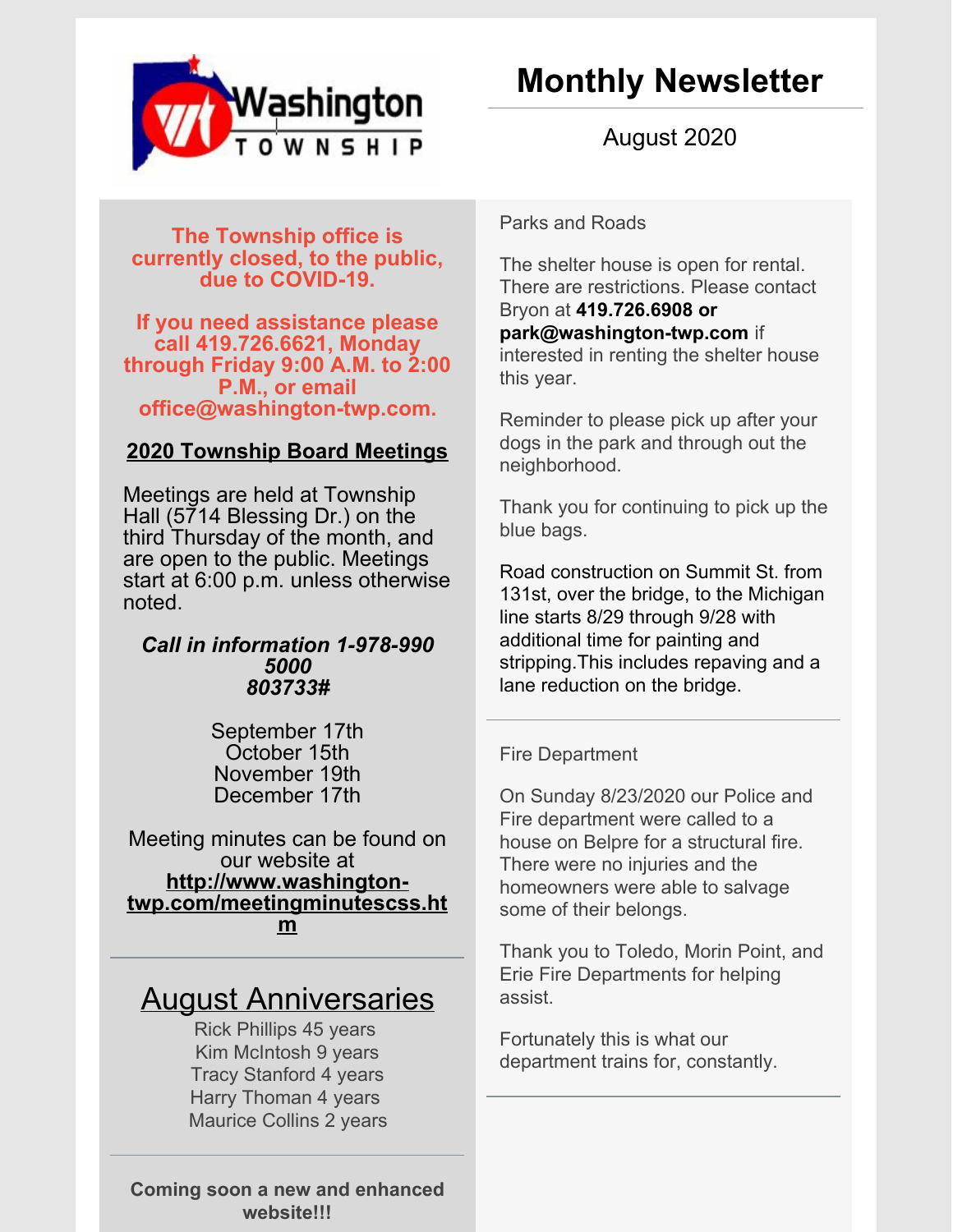







Welcome! Michele (Shelly) Nowakowski who was sworn in on 8/10/2020 as the new Washington Township Fiscal Officer.

Links to COVID-19 Information and Resources

**[https://lucascountyhealth.com/c](https://lucascountyhealth.com/coronavirusupdates/) oronavirusupdates/**

**<https://unemployment.ohio.gov/>**

**[https://www.cdc.gov/coronaviru](https://www.cdc.gov/coronavirus/2019-ncov/index.html) s/2019-ncov/index.html**

**<https://www.211unitedway.org/>**